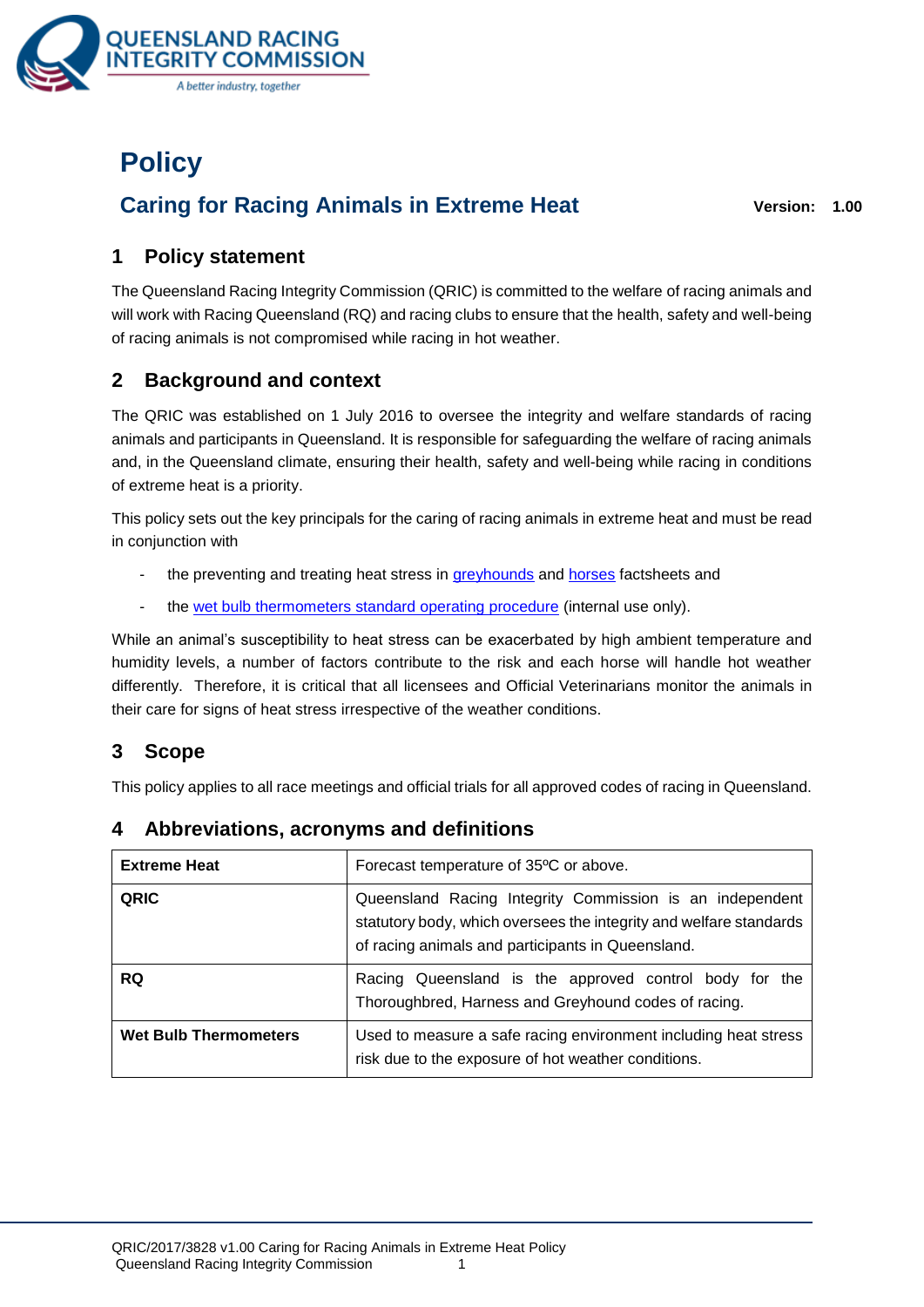# **5. Key principles**

The QRIC's Animal Welfare Strategy and Standards are based on Mellor's [five provisions of animal](http://www.mdpi.com/2076-2615/6/10/59/pdf)  [welfare:](http://www.mdpi.com/2076-2615/6/10/59/pdf)

- **Good nutrition:** Provide ready access to fresh water and a diet to maintain full health and vigour
- **Good environment:** Provide shade/shelter or suitable housing, good air quality and comfortable resting areas
- **Good health:** Prevent or rapidly diagnose and treat disease and injury, and foster good muscle tone, posture and cardiorespiratory function
- **Appropriate behaviour:** Provide sufficient space, proper facilities, congenial company and appropriately varied conditions
- **Positive mental experiences:** Provide safe, congenial and species-appropriate opportunities to have pleasurable experiences.

A licensee's duty of care is to ensure the health, safety and well-being of racing animal/s in their care and ensuring it is not diminished during conditions of extreme heat.

Responsibility for monitoring the condition and well-being of racing animals in conditions of extreme heat is jointly shared by licensees, race club officials and QRIC staff.

The decision to race in conditions of extreme heat will necessarily require additional effort and resources to ensure the health, safety and well-being of racing animals.

The QRIC can withdraw its resources (including race-day Stewards) if the Chairman of Stewards is not satisfied, on the advice of the official veterinarian, that the health, safety and well-being of racing animals can be assured.

When extreme weather conditions are forecast (heat above 35ºC), additional facilities, staff and other resources will be allocated to race meetings, as per the preventing and treating heat stress in greyhounds and thoroughbred factsheets.

# **6 Communication**

A copy of this policy will be made available on the QRIC website.

Arrangements made in advance of race meetings to minimise the welfare impacts of extreme heat, including decisions to cancel, postpone or reschedule race meetings and the provision of additional equipment or veterinarians, will be proactively communicated via the [QRIC Twitter](https://twitter.com/QRICStewards) account and [QRIC](https://www.qric.qld.gov.au/)  [website](https://www.qric.qld.gov.au/) in order to alleviate public concern.

RQ will continue to advise participants of changes to the racing schedule as per existing arrangements.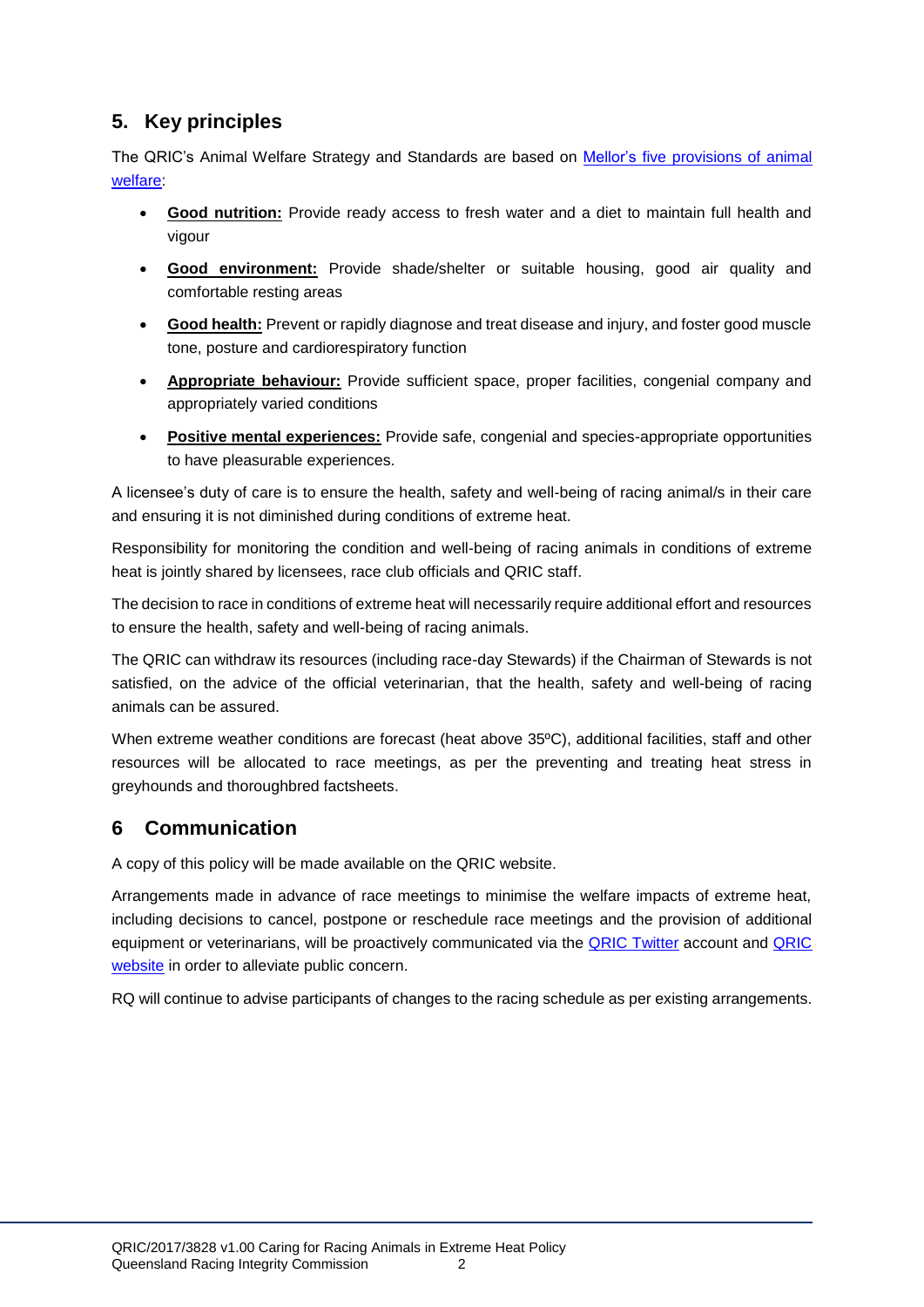# **7 Responsibilities and accountabilities**

#### **Racing Queensland**

- Ensure race clubs fulfil their responsibilities, in line with the Racing Queensland's [standard](http://www.racingqueensland.com.au/getmedia/872880da-7e1a-465c-8e30-fcca65a5de6c/POLI_The_Standard_Required_of_Licensed_Venues_Policy.pdf.aspx) [required of licensed venues](http://www.racingqueensland.com.au/getmedia/872880da-7e1a-465c-8e30-fcca65a5de6c/POLI_The_Standard_Required_of_Licensed_Venues_Policy.pdf.aspx) policy.
- Liaise with QRIC regarding any need for changes to the race schedule.

#### **Chairman of Stewards**

- Obtain weather forecast conditions prior to the race meeting.
- Liaise with Racing Queensland regarding any need for changes to the race schedule.
- Monitoring the Queensland Thermal Comfort Observations throughout the meeting, as provided on the [Bureau of Meteorology](http://www.bom.gov.au/) website.
- Determine whether the arrangements in place for a given race meeting are sufficient to ensure the health, safety and well-being of the racing animals involved. This decision should be made on the basis of the weather conditions forecast, advice from the official veterinarian and the welfare measures available at and agreed with the race club.
- Provide such assistance as is necessary to ensure that the official veterinarian(s) can properly fulfil their duties in accordance with this policy.
- Issue directions to race club officials and licensees to properly give effect to this policy.

#### **Race-Day Stewards**

• Provide such assistance as is necessary to ensure that the official veterinarian(s) can properly fulfil their duties in accordance with this policy.

#### **Official Veterinarian**

- Closely monitor all animals for signs of heat stress:
	- o From the point of their arrival on track
	- o In the enclosure pre-race
	- o On arrival at the barriers
	- o On return to the enclosure post-race
	- o While in the swabbing area (pre- or post-race)
	- o Prior to leaving the track to ensure they are fit to travel
- If the Official Veterinarian is concerned about an animal's condition pre-race, they shall immediately report their concerns to the Stewards.
- Have an adequate supply of relevant treatments on hand for emergency use.

#### **Licensees**

- Monitor the animals in their care for signs of heat stress and inform the Steward or Official Veterinarian if they have any concerns about the health, safety or well-being of the animal.
- Provide such assistance as is necessary to ensure that the official veterinarian can properly fulfil their duties in accordance with this policy.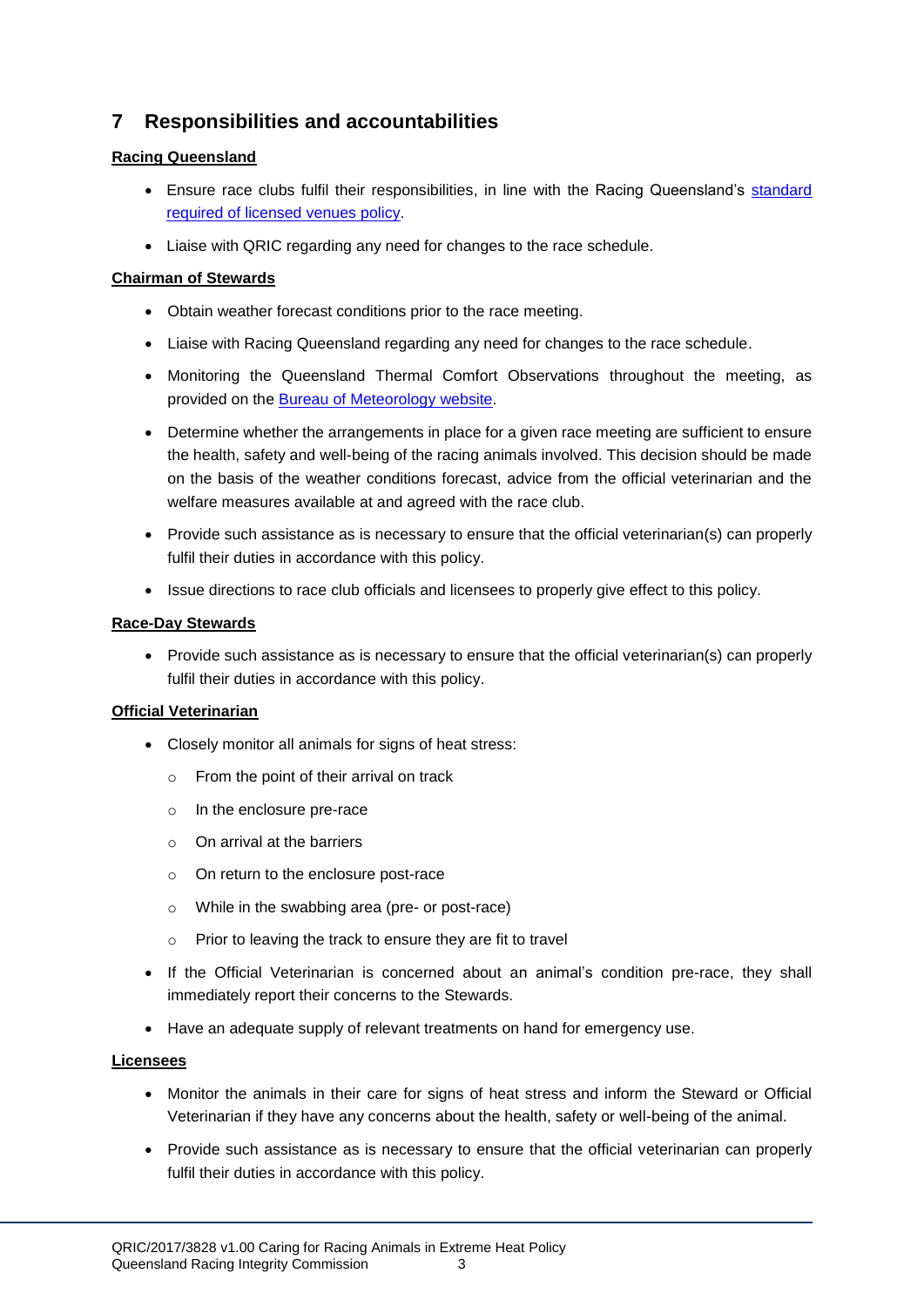#### **Racing Club Officials**

 Provide such assistance as is necessary to ensure that the Official Veterinarian(s) can properly fulfil their duties in accordance with this policy.

## **8 Compliance**

In order to ensure compliance with this policy by all parties listed under item 7 "Responsibilities and accountabilities", the QRIC will:

- Formally report race clubs who do not fulfil their responsibilities under this policy, to RQ
- Conduct an annual review of this policy, associated factsheets and data relating to cases of heat stress to ensure that relevant risk factors are being addressed.
- Subject its own compliance with this policy to assessment through formal internal audit arrangements.

### **9 Related and reference documents**

Queensland Racing Integrity Commission, [Preventing and Treating Heat Stress in Horses Factsheet.](https://www.qric.qld.gov.au/wp-content/uploads/2017/10/Preventing-and-treating-heat-stress-in-horses.pdf)*.* 

Queensland Racing Integrity Commission, Preventing and Treating Heat Stress in Greyhounds [Factsheet](https://www.qric.qld.gov.au/wp-content/uploads/2017/10/Preventing-and-treating-heat-stress-in-greyhounds.pdf)*.*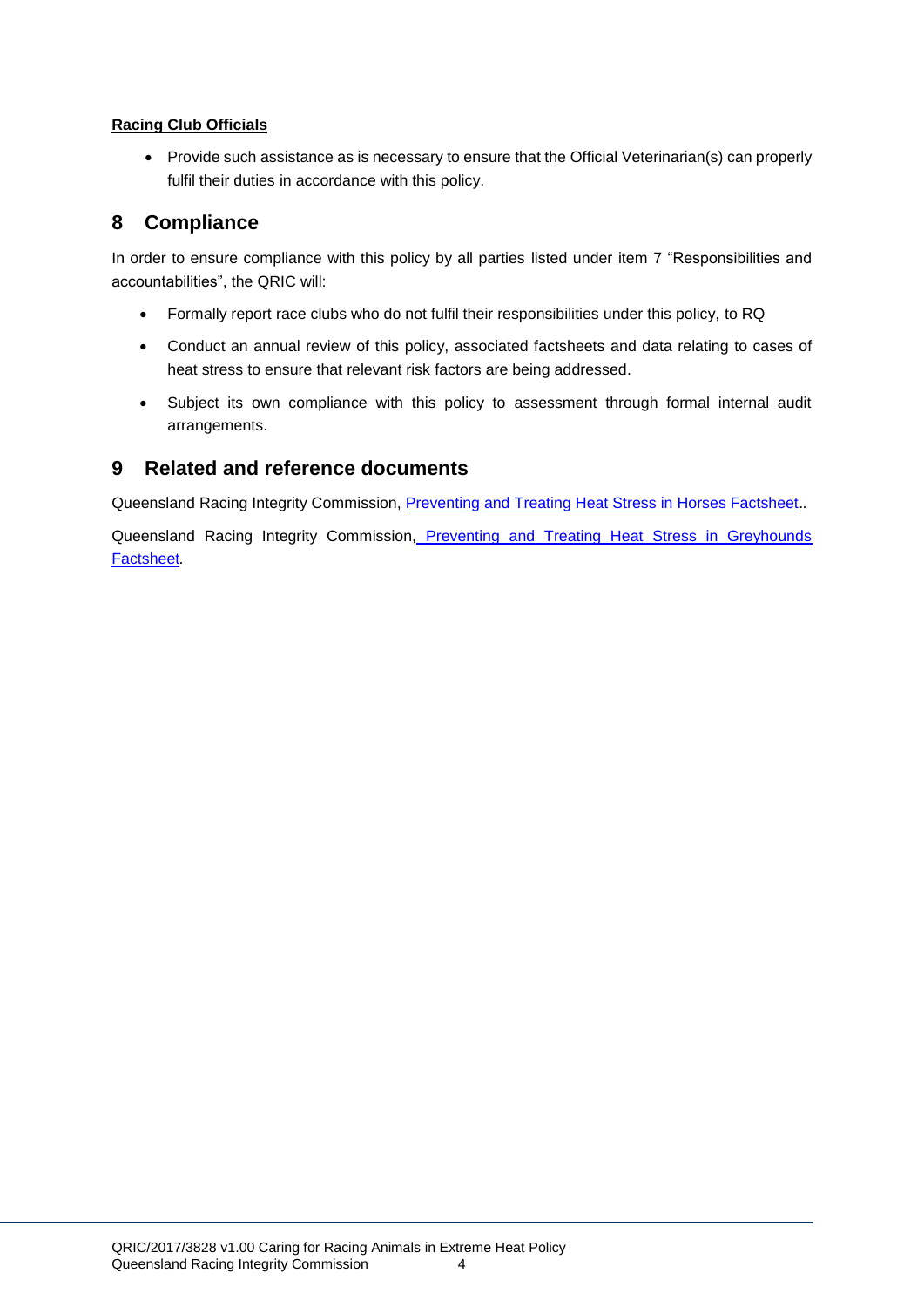#### **ATTACHMENT 1 – ADDITIONAL ANIMAL WELFARE MEASURES (EQUINE)**

#### **(1A) Forecast Temperature Between 35ºC and 38ºC**

Where the forecast or ambient temperature is 35ºC or above, the following welfare measures will be implemented:

- Where possible horses should be stabled out of the sun and in areas that are breezy.
- Ensure adequate wash bays and hoses are available to enable rapid post-race cooling of horses.
- Ensure adequate horse drinking water is available.
- Race club officials will be informed to have ice, water, scrapers, sponges, towels and extra water hoses available.
- Race club staff will provide chiller bins and ensure that these are continually stocked with bags of ice and water to assist in the cooling of horses.
- Swabbing stalls will be kept as cool as possible, by hosing the roof, allowing adequate ventilation and/or providing fans or air-conditioning.
- Where possible Tie-up stalls should be equipped with water misters and/or fans enable horses to cool down throughout the day.
- Consideration should be given to employing an additional official veterinarian to monitor horses.
- Stewards will minimise the time that horses are required to parade in the mounting enclosure pre-race, be held behind the starting barrier, or in the mounting enclosure post-race.

#### **(1B) Forecast Temperature Above 38ºC**

Where the forecast or ambient temperature is 38ºC or above, the following welfare measures will be implemented:

- Stewards must take advice from the official veterinarian(s) in considering whether the health, safety and well-being of animals scheduled for racing can be assured if the race meeting proceeds or whether the program for that race meeting should be modified (to ease or avoid extreme weather conditions) or cancelled.
- Modification or cancellation of a race program in advance of can only be effected by RQ in consultation with QRIC Stewards
- On race day, the QRIC Chairman of Stewards can decide, in consultation with the race club and RQ to alter, postpone or cancel the race meeting if not satisfied that the health, safety and well-being of animals scheduled for racing can be assured.
- Should the Stewards determine that it is appropriate to continue the racing program, in addition to the measures listed at (1A), they may instruct that:
	- o An additional official veterinarian be provided
	- $\circ$  Additional equipment be provided by the race club to assist the comfort of horses
	- o An official veterinarian be available post-race to monitor the condition of horses.
	- $\circ$  Riders, if they become concerned at the condition of their mount, proceed to the official veterinarian positioned on the track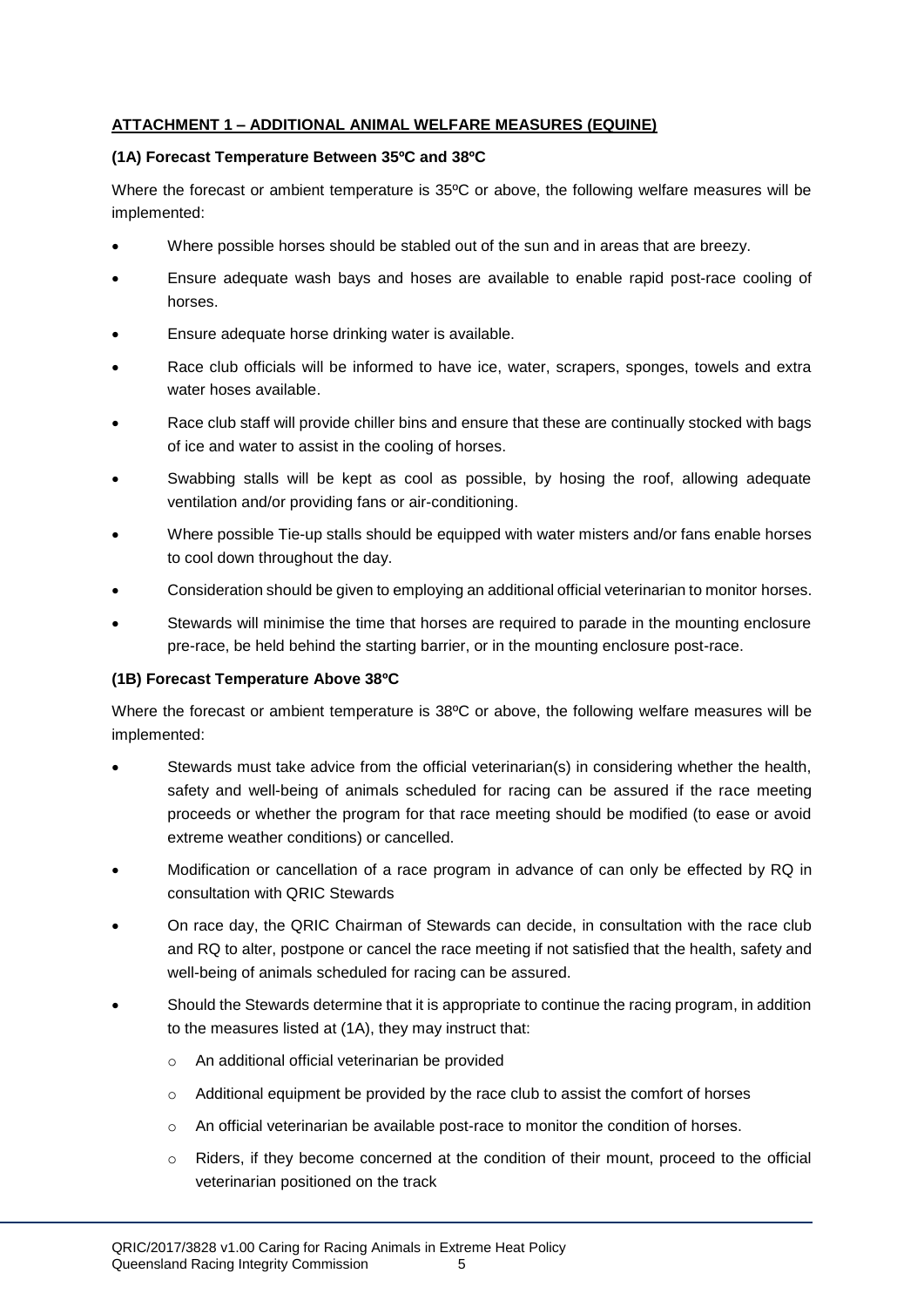- $\circ$  A specific air-conditioned stall be set aside for recovery purposes where available
- o The minimum period prior to the race for horses to be required on course be reduced
- o Pre- and post-race parades be abandoned or modified and the period horses are required behind the barrier minimised
- The Official Veterinarian(s) will, in addition to the duties described above at (1A), scrutinise horses:
	- o Upon arrival on course, in particular horses identified as having travelled in excess of two hours to attend the meeting. Any horse observed to be showing signs of discomfort prerace should be clinically examined, monitored and consideration be given to its suitability to race
	- o Undergoing swabbing procedures (either pre- or post-race) to monitor horses for signs of distress.
	- o Immediately post-race
	- o Subsequent to the race to ensure all horses have recovered appropriately to permit travel. No horse may leave the course without the approval of the official veterinarian.

#### **(1C) Treatment for Signs of Heat Stress**

Any horse found to be exhibiting signs of heat stress will be given appropriate treatment. Appropriate treatment includes:

- Repeated application of cool water using chiller bins to the entire body of the horse, followed by scraping of excess water from the horse
- Walking the horse in a breezy, shaded area between bouts of hosing,
- Oral and/or intravenous fluid therapy if indicated
- Corticosteroid anti-inflammatory treatment if indicated
- Sedative drugs if indicated
- Use of air-conditioned stall if available
- Use of forced ventilation if available
- Use of chiller bins with cold water applied to the horse's body to reduce core body temperature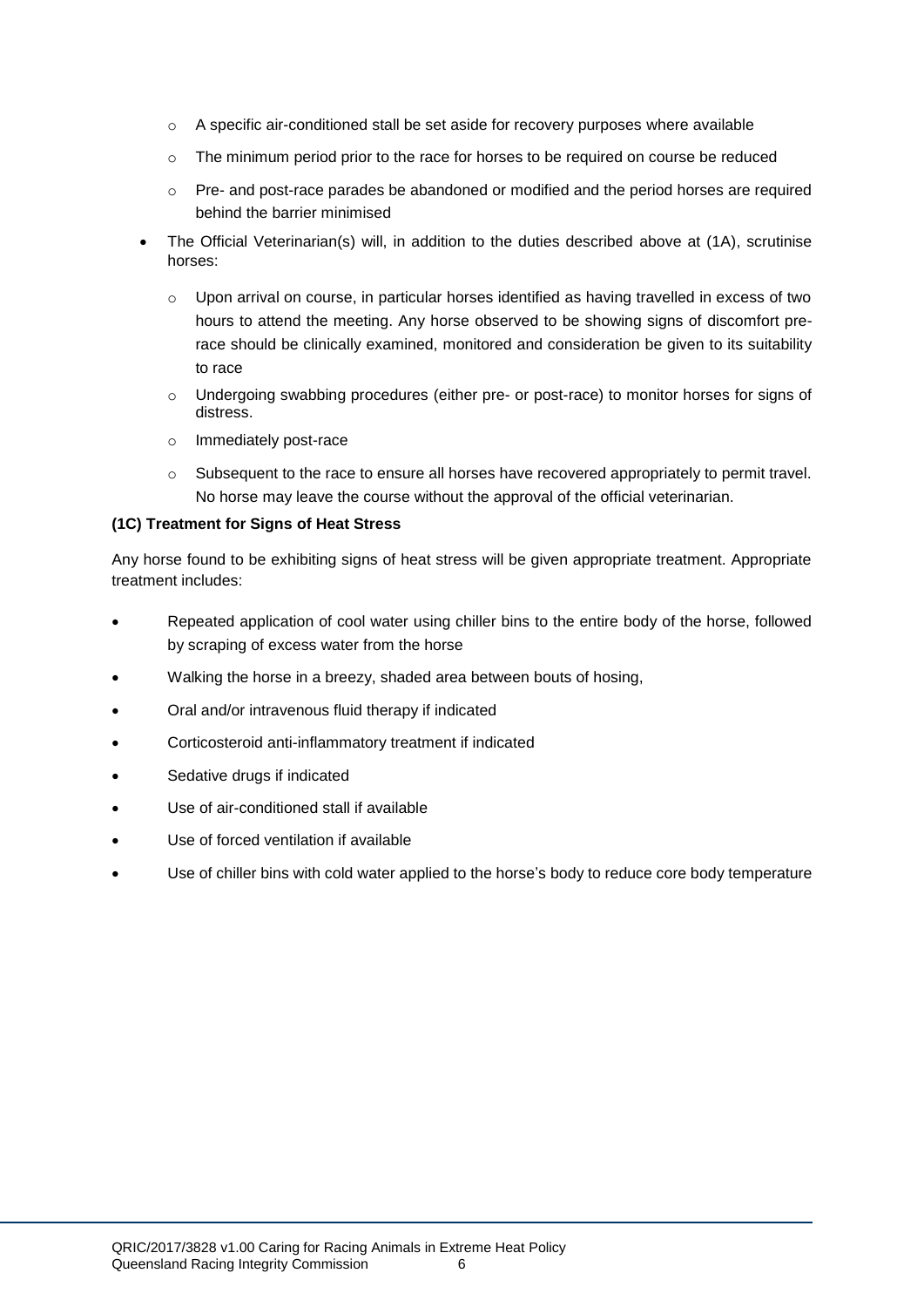#### **ATTACHMENT 2 – ADDITIONAL ANIMAL WELFARE MEASURES (GREYHOUND)**

#### **(2A) Forecast Temperature Above 35ºC**

In hot weather conditions (when the temperature is forecast to exceed 35°C) the following measures will be implemented:

- Where possible, kennels will be opened earlier;
- The air conditioners should be turned on at least three hours prior to the first race;
- Greyhounds will spend no more than ten (10) minutes in a stationary, non-air conditioned vehicle once arriving at the track, before being moved to kennels;
- Barking muzzles will not be used at any time before or after racing as they restrict the ability of the greyhound to pant;
- Greyhounds must spend minimal time outside the kennels;
- Previews are to be conducted in a cool (preferably air-conditioned) area with the veterinarian in attendance before every race to monitor for signs of dehydration, which may lead to heat stress;
- Greyhounds will only be taken to the boxes immediately prior to the commencement of the race;
- After the race, the greyhounds will be hosed down immediately, given a drink and returned to the air-conditioned kennels;
- Greyhounds must remain in the kennels for at least 30 minutes after their event;
- Clubs must provide adequate drinking facilities with cool water for greyhounds and participants;
- Clubs must provide a tap with connected hose for ease of wetting dogs down.

#### **(2B) Scratching without Penalty**

- Trainers may scratch greyhounds without penalty if the temperature if forecast to be at or above 35° Celsius at the venue where the meeting will be conducted (on the basis of information from the Bureau of Meteorology website).
- If a trainer wishes to scratch without penalty the trainer must ensure that an application to scratch a greyhound under the QRIC Caring for Racing Animals in Extreme Heat Policy is *made to RQ* before the expiration of the official scratching time.
- If a greyhound becomes distressed after the official scratching time, it should be scratched for "illness" and the normal ten (10) day penalty will be applied.
- Trainers cannot apply to scratch only certain greyhounds. All of the trainer's greyhounds engaged that day must be scratched if the trainer makes a scratching application under this policy.
- RQ will keep records of greyhounds that are scratched due to the heat.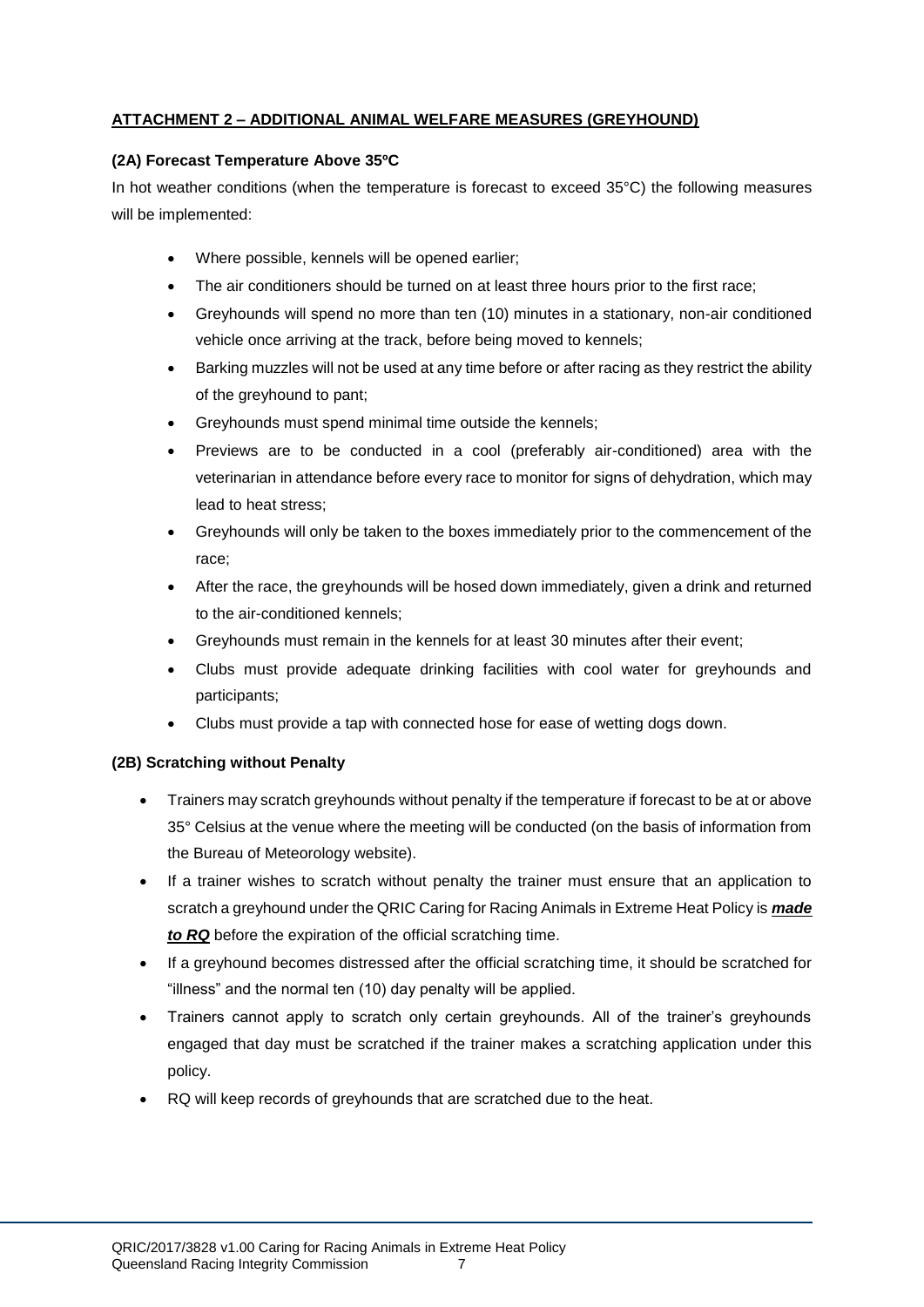#### **(2C) Cancellation of Meetings**

- Stewards must take advice from the official veterinarian(s) in considering whether the health, safety and well-being of animals scheduled for racing can be assured if the race meeting proceeds or whether the program for that race meeting should be modified (to ease or avoid extreme weather conditions) or cancelled.
- Modification or cancellation of a race program in advance of can only be effected by RQ in consultation with QRIC Stewards.
- On race day, the QRIC Chairman of Stewards can decide, in consultation with the race club and RQ to alter, postpone or cancel the race meeting if not satisfied that the health, safety and well-being of animals scheduled for racing can be assured.

#### **(2D) Cooling Vests**

Trainers/Attendants are permitted to use their own canine cooling vests at all times (excluding during the running of the race) on their greyhounds, including when parading greyhounds to the boxes. The decision of whether or not to use a canine cooling vest will rest solely with the Trainer/Attendant, who will also be responsible for the vest at all times.